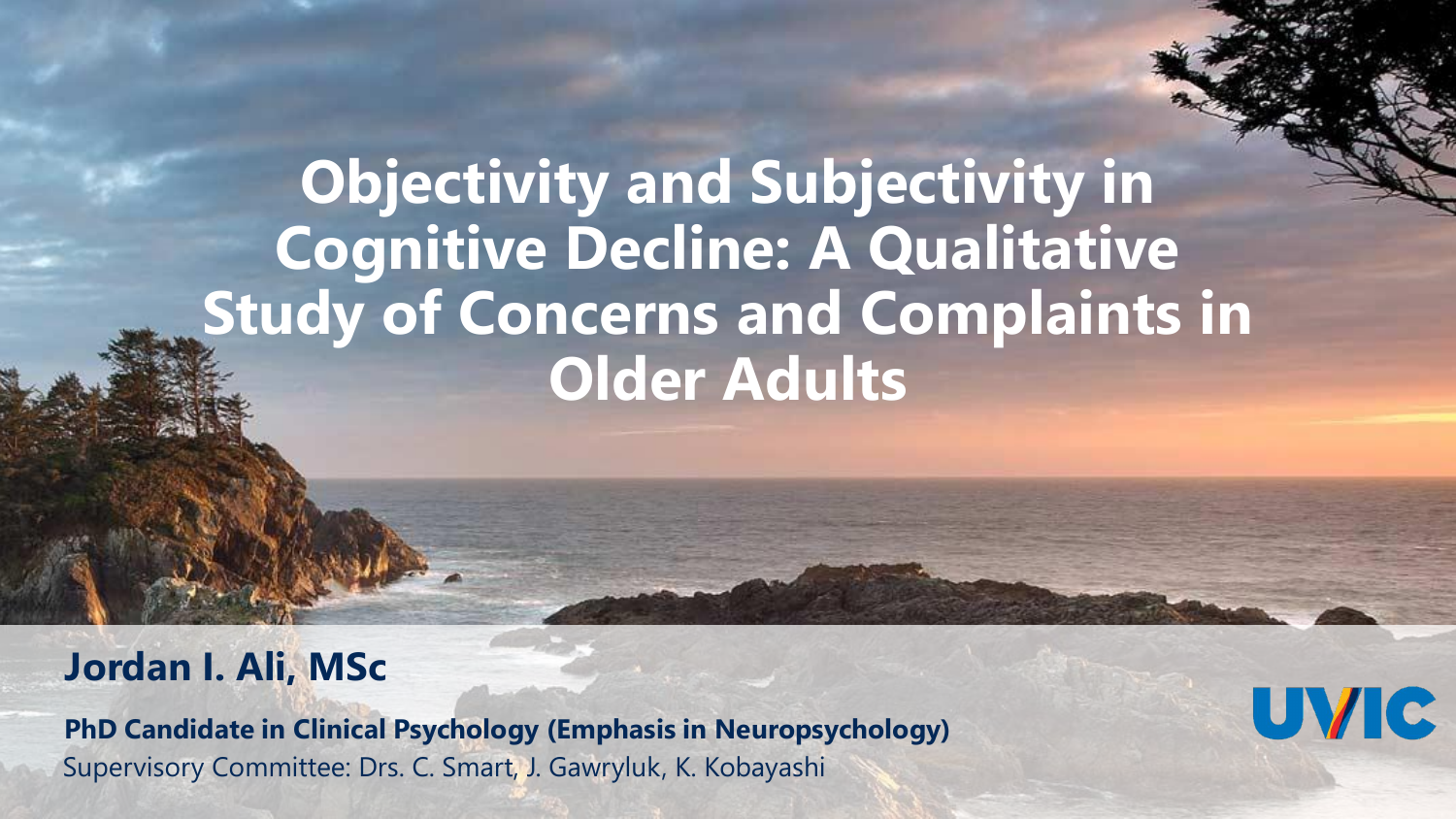## **Subjective Cognitive Decline (SCD)**

- Clinical and research efforts are increasingly focused on identifying early predictors of Alzheimer's disease (AD) and other dementia
- SCD has shown promise as one such early indicator
	- SCD: self-reported declines in cognitive function despite objective test performance within normal limits.
	- Up to 60% of those with SCD may develop objective pathological cognitive decline.
- However, SCD has been difficult to establish as a reliable predictor for several reasons

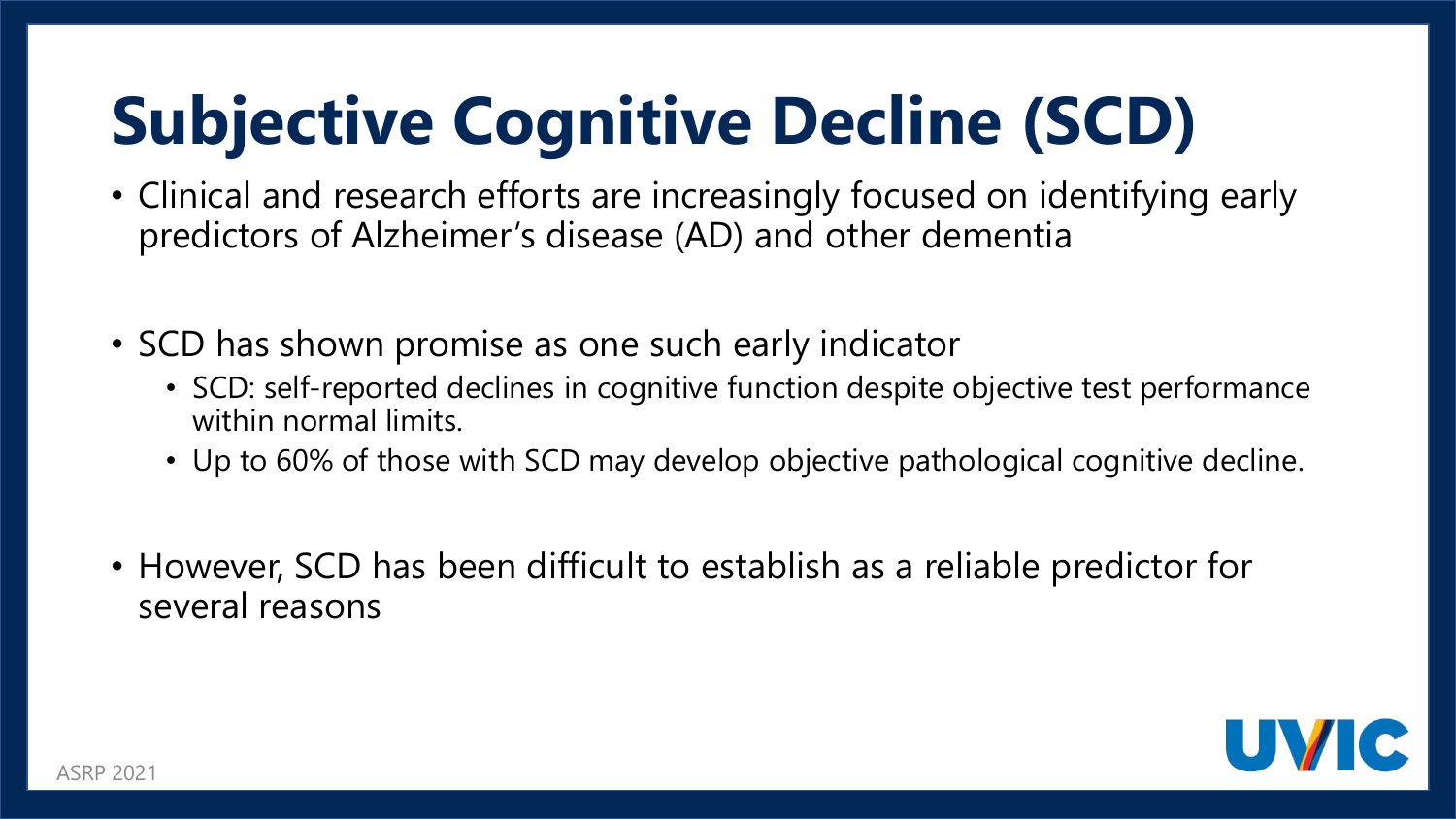## **SCD Challenges**

- SCD is nonspecific and multidetermined
	- It is difficult to determine when and for whom SCD may indicate pathological cognitive decline/
- SCD research relies on a variety of conceptualizations and definitions across diverse populations (e.g. clinical vs. community-based)
	- It has proven difficult to reconcile findings across studies to build a coherent clinical understanding of predictive potential.
- Multiple methods have been used to study SCD, but each in isolation from one another.
	- It has been challenging to build a full and comprehensive understanding.

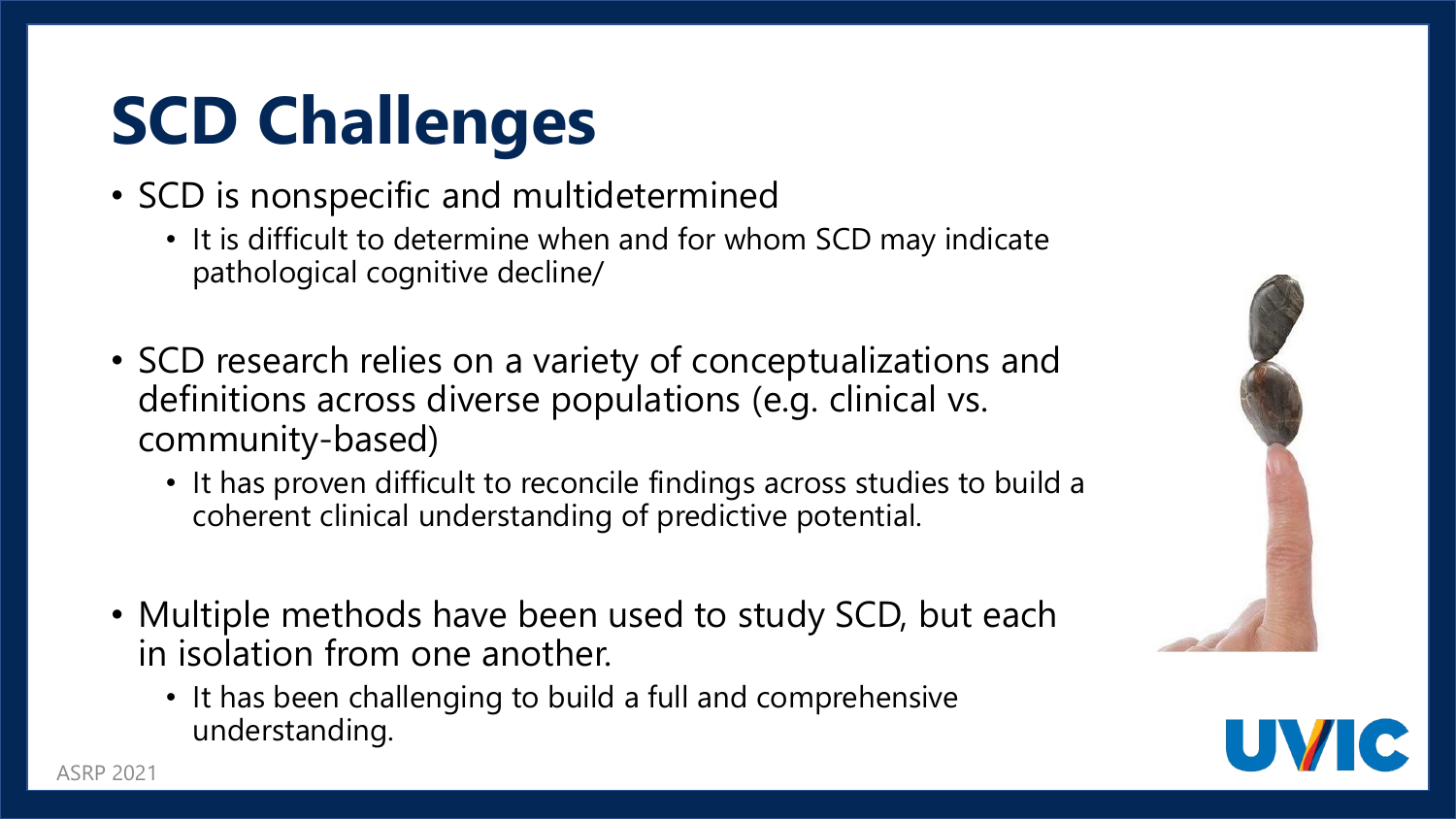## **Overall Research Aims**

- To examine the specific characteristics of healthy older adults who may be at increased risk of developing objective cognitive decline in the future
- To create a bridge between various sources of clinical information
	- To identify areas of convergence/divergence between quantitative, qualitative, and genetic data
- To identify potential key items/considerations for effective early dementia screening and streaming of clinical services

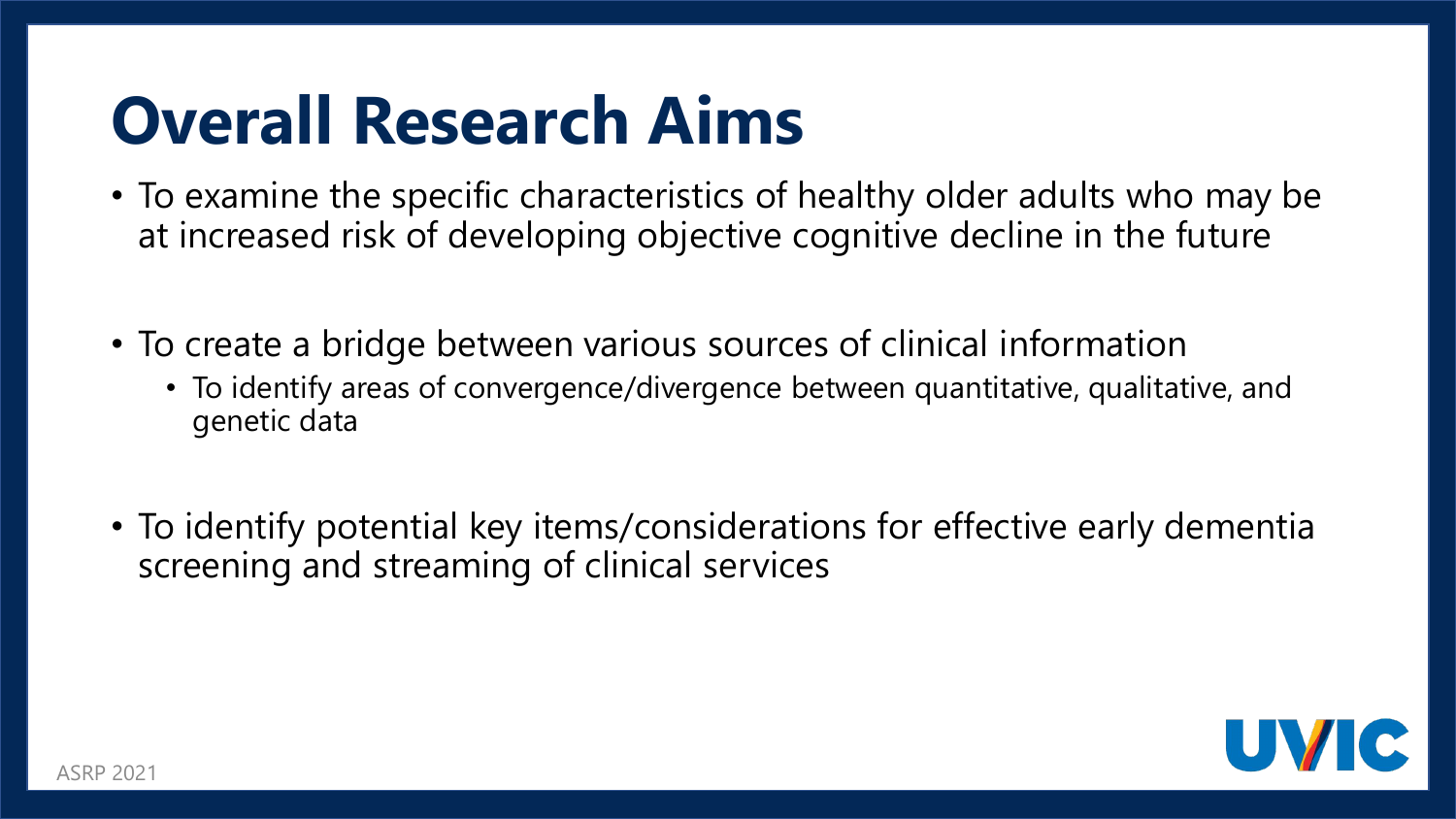## **Variables of Interest**

- Subjective cognitive decline (SCD)
	- SCD-*Plus* criteria (Jessen et al., 2014)
	- Single-question: "Are [these] changes to your memory or any other thinking abilities concerning to you?"
- Subtle cognitive decline (subtle CD)
	- Amended Edmonds et al. (2015) criteria
	- Exclusionary criteria: Considered to have MCI when >50% of scores within a given cognitive domain fell >1 standard deviation below the age-normative mean.
- APOE ε4 genotype
	- Based on saliva sample and qPCR analysis

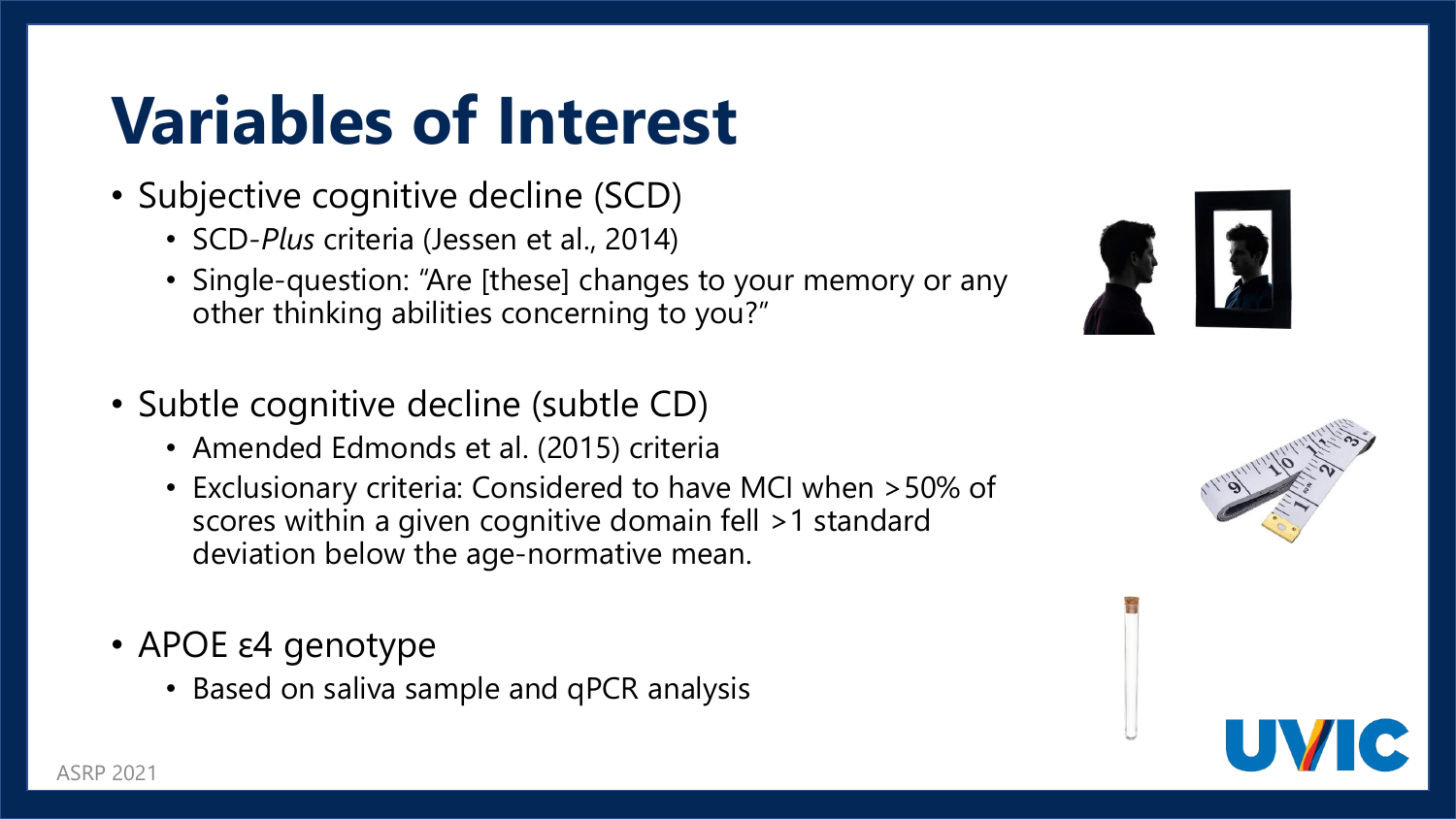## **Participants**

- Eligibility
	- 65+ years of age
	- No history of brain injury, neurological condition, dementia
	- Living independently in the community
	- Unimpaired performance on MATS and MMSE-2
- Sample (*n*=65)
	- Healthy Control (SCD-/Subtle CD-) *n*=27
	- SCD Only (SCD+/Subtle CD-) *n*=13
	- Subtle CD Only (SCD-/Subtle CD+) *n*=16
	- Highest Risk (SCD+/Suble CD+) *n*=9
	- 78.5% female
	- Professionals and academics



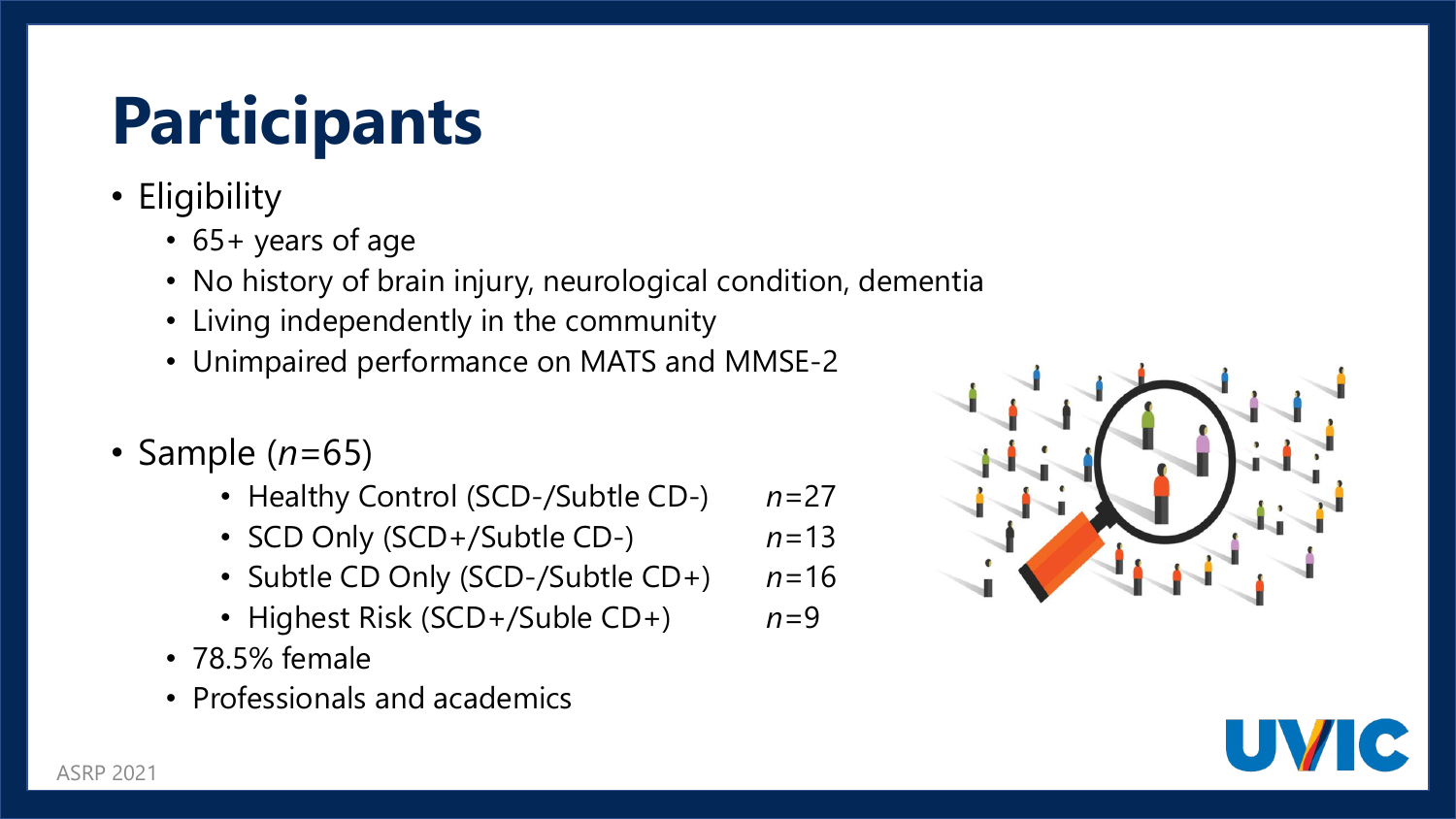## **Data Collection**

- Telephone screening
	- Demographics, Medical Hx, MATS (Rabin et al., 2007)
- Neuropsychological assessment
	- Similar to ADNI dataset
- Qualitative interview
	- Questions regarding experiences with aging and cognition
- Saliva sample collection (APOE genotype)
- Qualitative member check

ASRP 2021









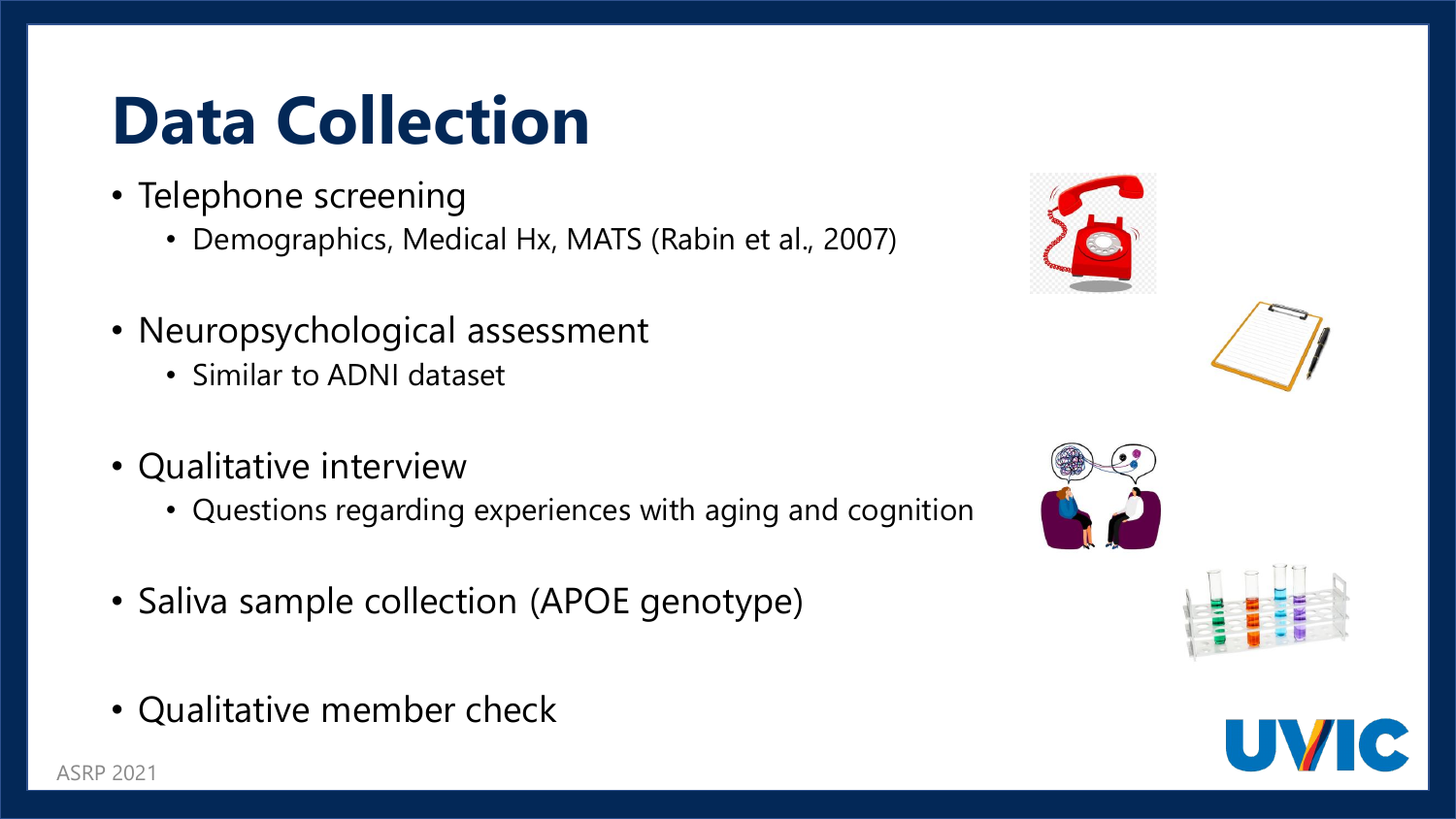## **Study 1 – Determining the Relationship between SCD and Subtle CD**

### • Objectives

- 1. Isolate the specific factors that contribute most to SCD endorsement.
- 2. Clarify whether and to what extent SCD endorsement and APOE  $\varepsilon$ 4 genotype predict objective cognitive performance (i.e., subtle CD).
- Analysis
	- Binary logistic regression, forward entry.
	- Predictors:
		- 1) APOE  $\varepsilon$ 4 genotype\*; 2) Age; 3) Sex; 4) Education; 5) Family w/ dementia; 6) Psychological Dx; 7) Self-reported word-finding (MATS); 8) ECog Memory total; 9) ECog Organization total; 10) ECog Divided Attention total; 11) CCI; 12) GDS; 13) UCLA Loneliness Scale; 14) AMAS-E Worry/Oversensitivity total; 15) AMAS-E Physiological Anxiety total; 16) AMAS-E Fear of Aging total; 17) AMAS-E Lie Scale total; 18) AMAS-E General Anxiety total; 19) SCD/Subtle CD.

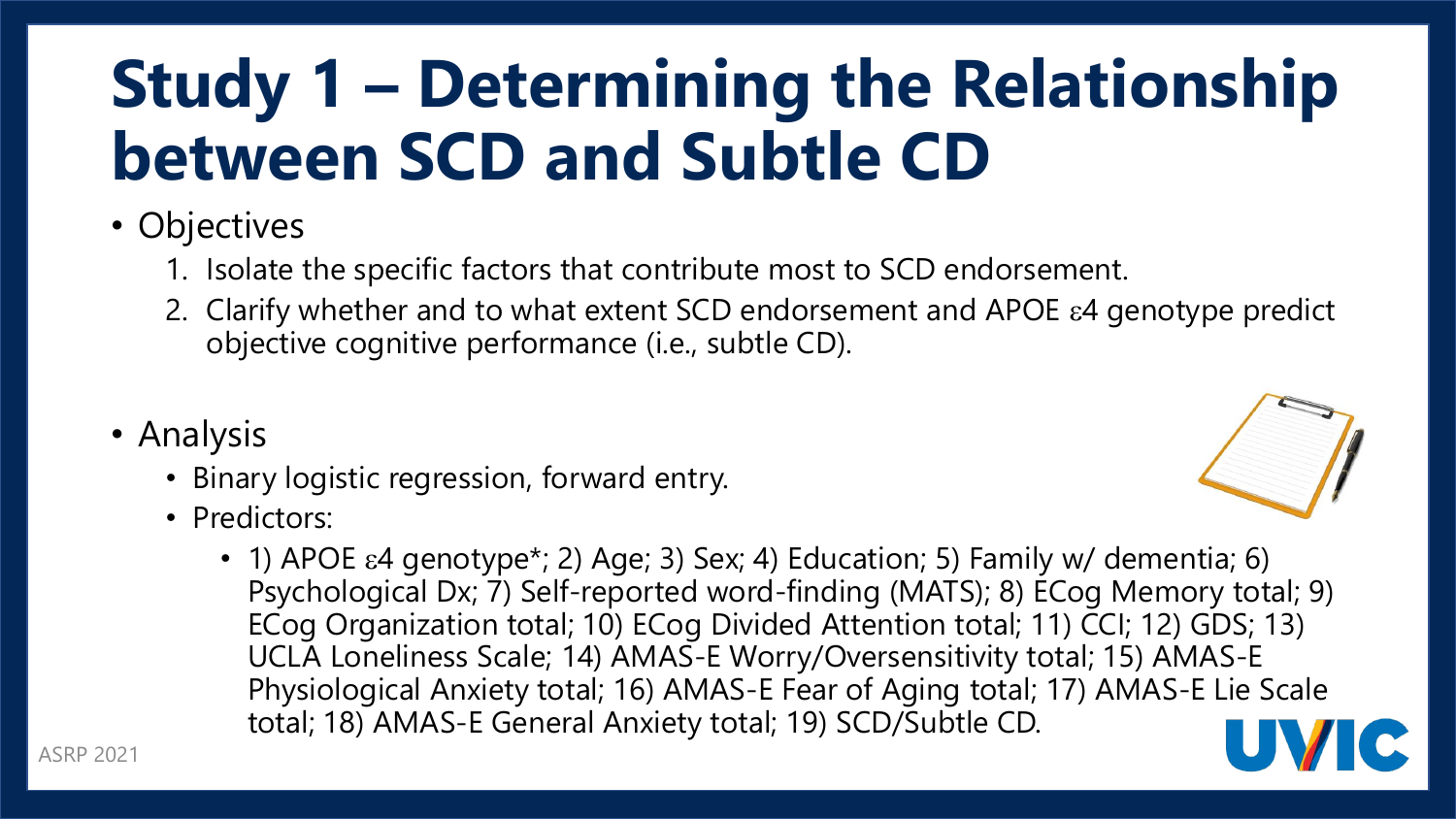# **Study 1 – Results**

• APOE genotype exclusion

#### • **Subtle CD Predictive Model**

- 1. ECog planning (*p*=.004)
- 2. GDS total (*p*=.007)\*
- 3. AMAS-E physiological anxiety (*p*=.015)
- Accuracy 78.5%; Nagelkerke *R* <sup>2</sup>=0.34
- **Subtle CD-Prone Profile**
	- **Anxiety re: to health and physical fxn**
	- **Lower self-reported planning vs. peers**
	- *Lower* **depressive symptoms vs. peers**

• **SCD Predictive Model (Final)** 

- 1. AMAS-E fear of aging (*p*=.006);
- 2. Self-endorsed word-finding (*p*=.028)
- 3. CCI total (*p*=.035)
- Accuracy 76.9%; Nagelkerke *R* <sup>2</sup>=0.50
- **SCD-Prone Profile**
	- **Anxiety re: age-related changes**
	- **Self-perceived cognitive declines**

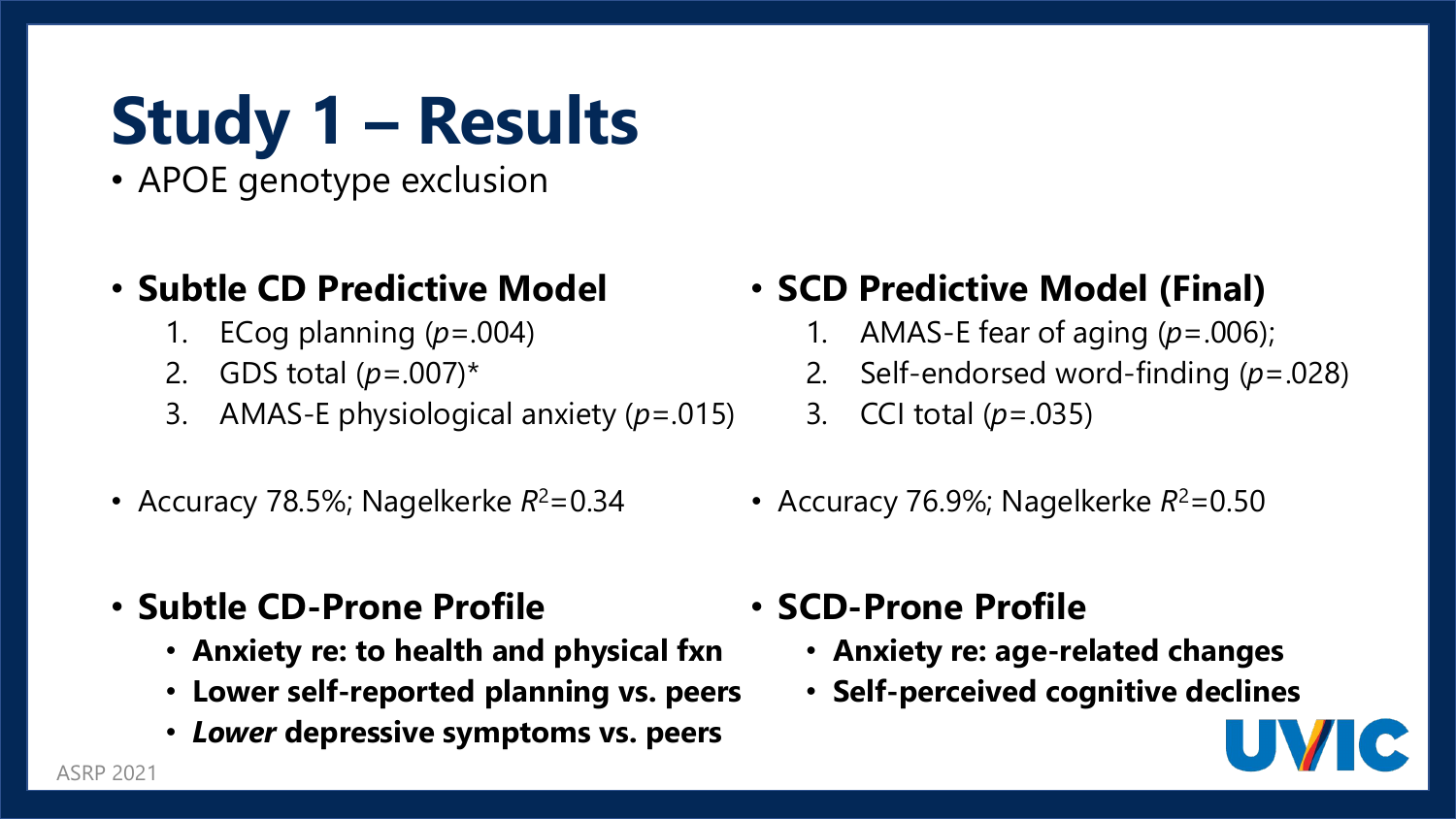# **Study 1 – Summary**

- SCD, Subtle CD represented orthogonal sources of variance
- SCD may relate more to attunement to cognitive change and anxiety regarding the (anticipated) development of objective cognitive decline.
- Subtle CD may relate more to concerns regarding loss of independence, mitigating visibility and threat of declines.
- Episodic Memory was not identified as a key predictor; EF arose as a significant indicator of Subtle CD.

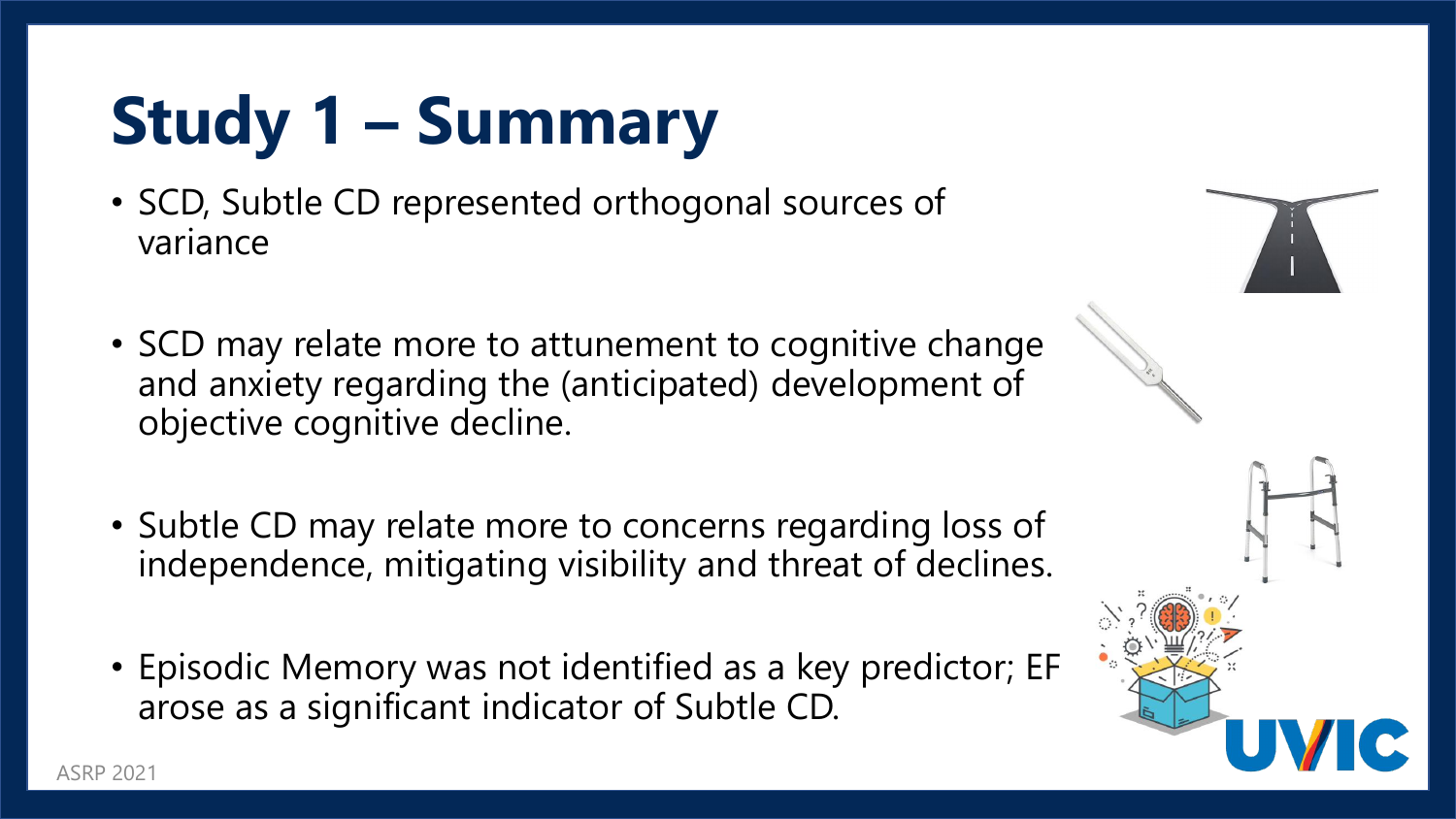## **Study 2 – Exploring qualitative aspects of SCD and Subtle CD**

### • Objectives

- 1. To determine which qualitative experiences may arise most frequently for older adults.
- 2. To determine the relationship between SCD, subtle CD (objective cognitive performance), and the endorsement of specific qualitative experiences.
- Analysis
	- Transcribed interview data was coded across cases.
	- Codes were agglomerated into Categories.
	- Codes and Categories were coded as present or absent per participant.
	- MANOVA and Mann-Whitney *U* tests were conducted to determine the association between Category endorsement and SCD, Subtle CD
		- Specific Coded content was not analyzed directly due to low *n*.

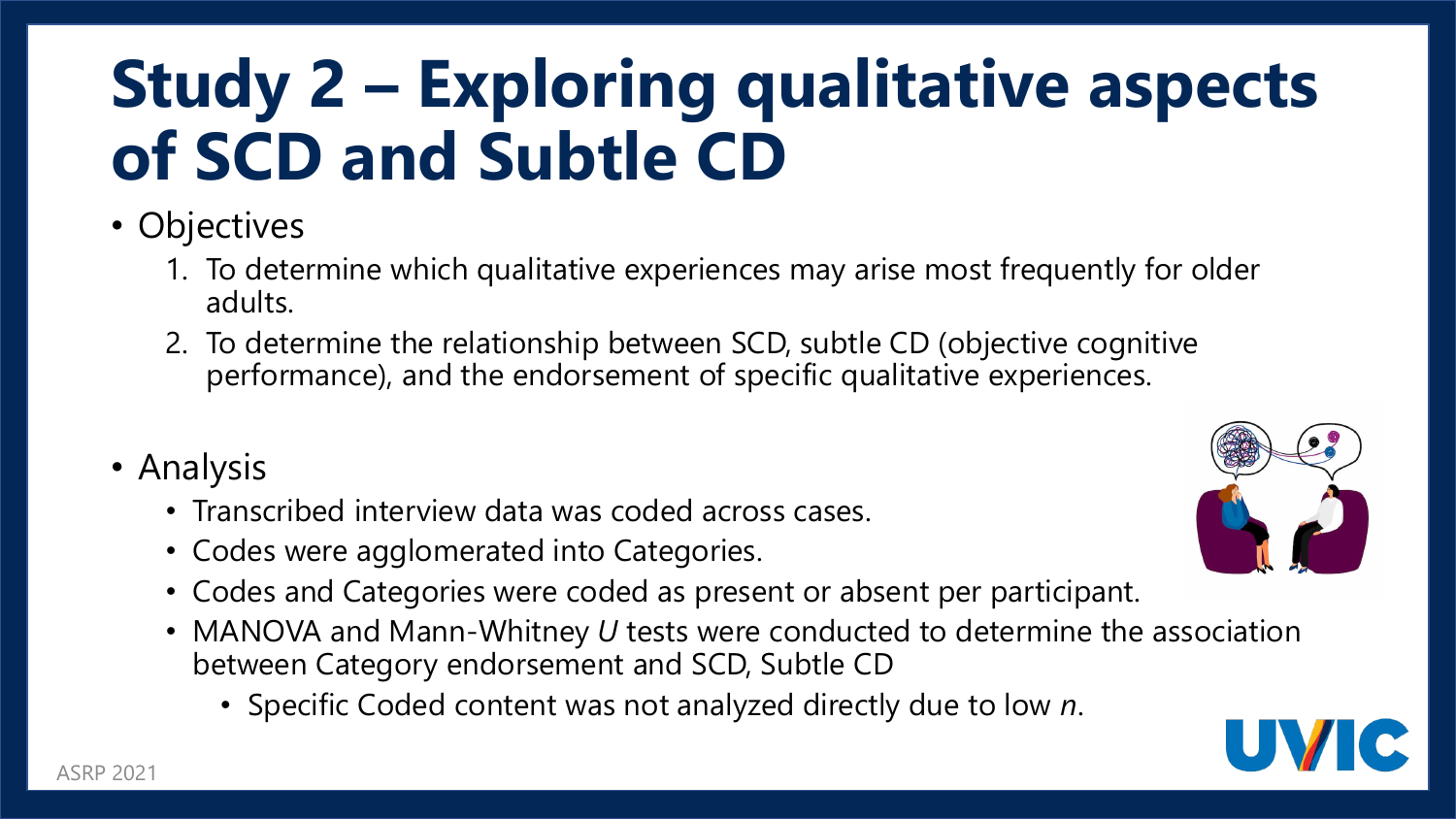## **Study 2 – Levels of qualitative data**



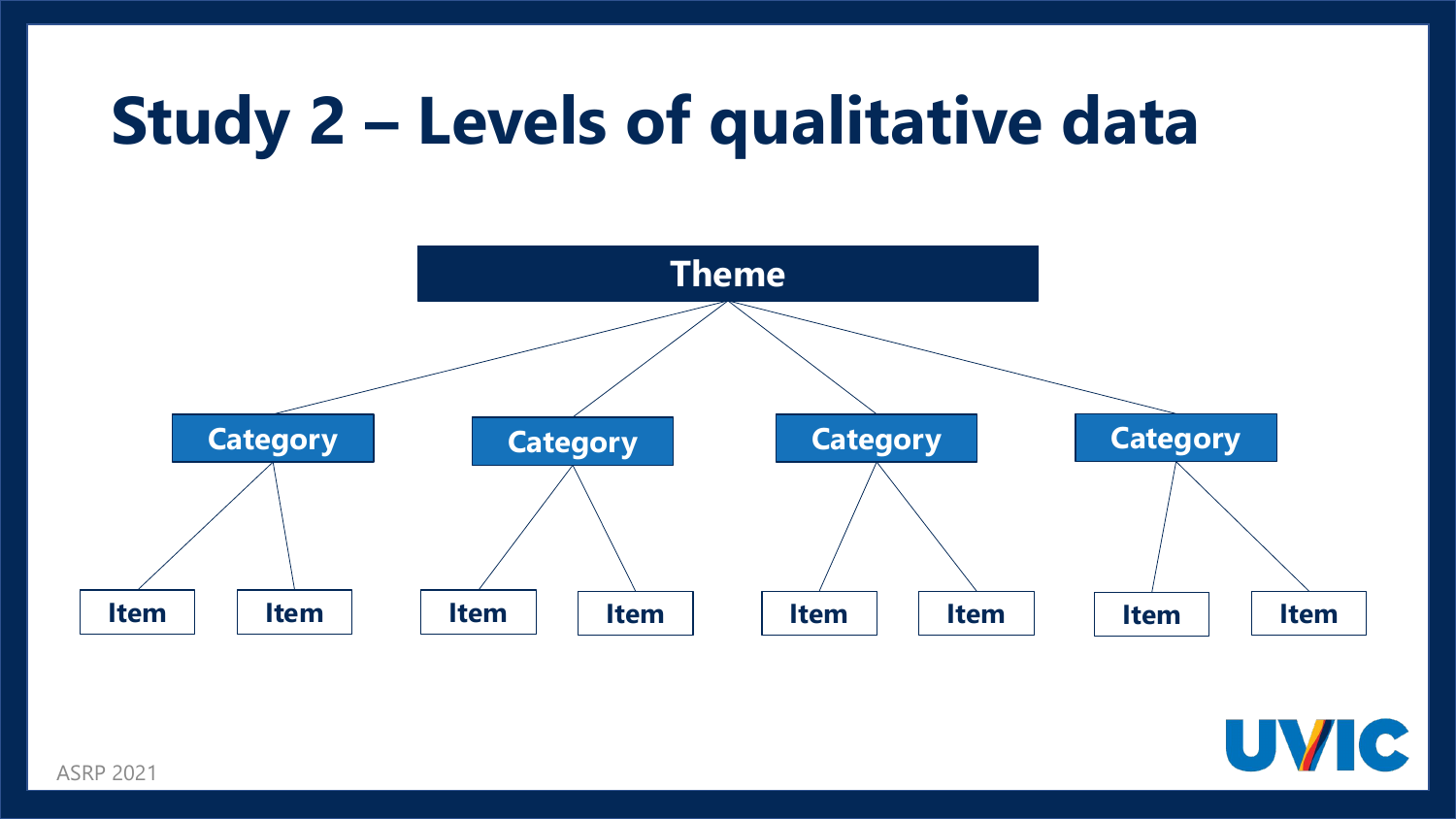# **Study 2– Category-Level Results**

- Omnibus Effects
	- No significant effects of SCD (Wilks'  $\lambda = .729$ ,  $p = .181$ ) or Subtle CD (Wilks'  $\lambda = .781$ , *p*=.369).
- Theme 1: Cognitive Change
	- SCD endorsed *more* EF declines (*p*<.010) and overall declines (*p*<.040) vs. unconcerned.
	- Subtle CD reported *fewer* EF declines vs. Healthy Controls (*p*<.023).
- Theme 2: Behavioural Change
	- SCD endorsed *more* Increasing Exposure strategies (*p*=.005 ) and overall strategy use (*p*<.000 ) vs. unconcerned.
	- Trending increase in Anticipating Decline strategies among SCD vs. unconcerned (*p*=.054).
	- No effect of Subtle CD on Behavioural Change category endorsement.

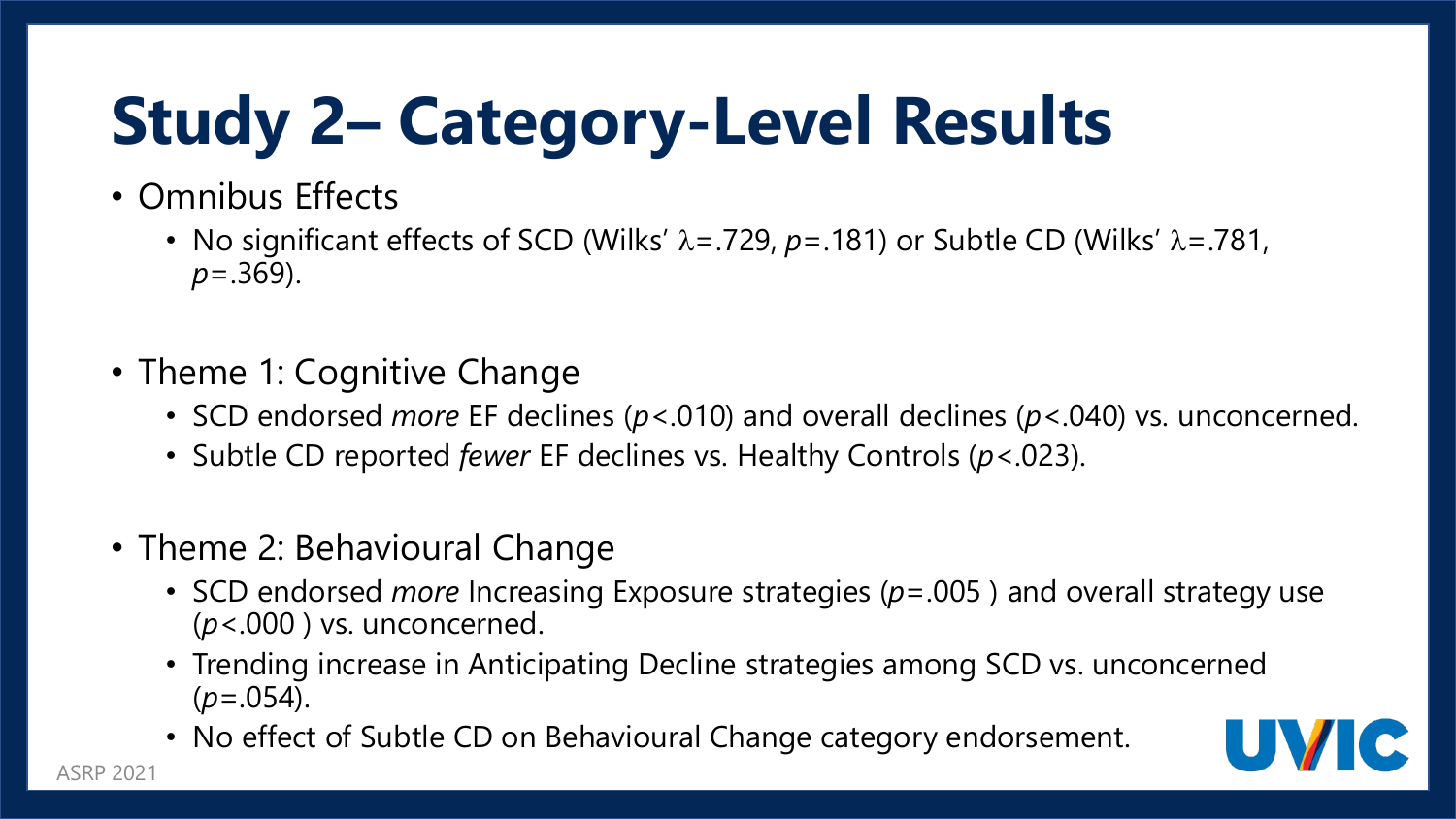# **Study 2 – Summary: Category-level**

- Both SCD and Subtle CD were associated with the endorsement of EF declines, though in *opposing* directions.
	- These findings may reinforce the findings of Study 2.
- Increasing Exposure strategies were uniquely associated with SCD.
	- These strategies may be more readily employed, covert, and/or necessary for daily functioning.
- SCD may reflect the downstream effects of fluid reasoning/EF changes more than other cognitive declines.

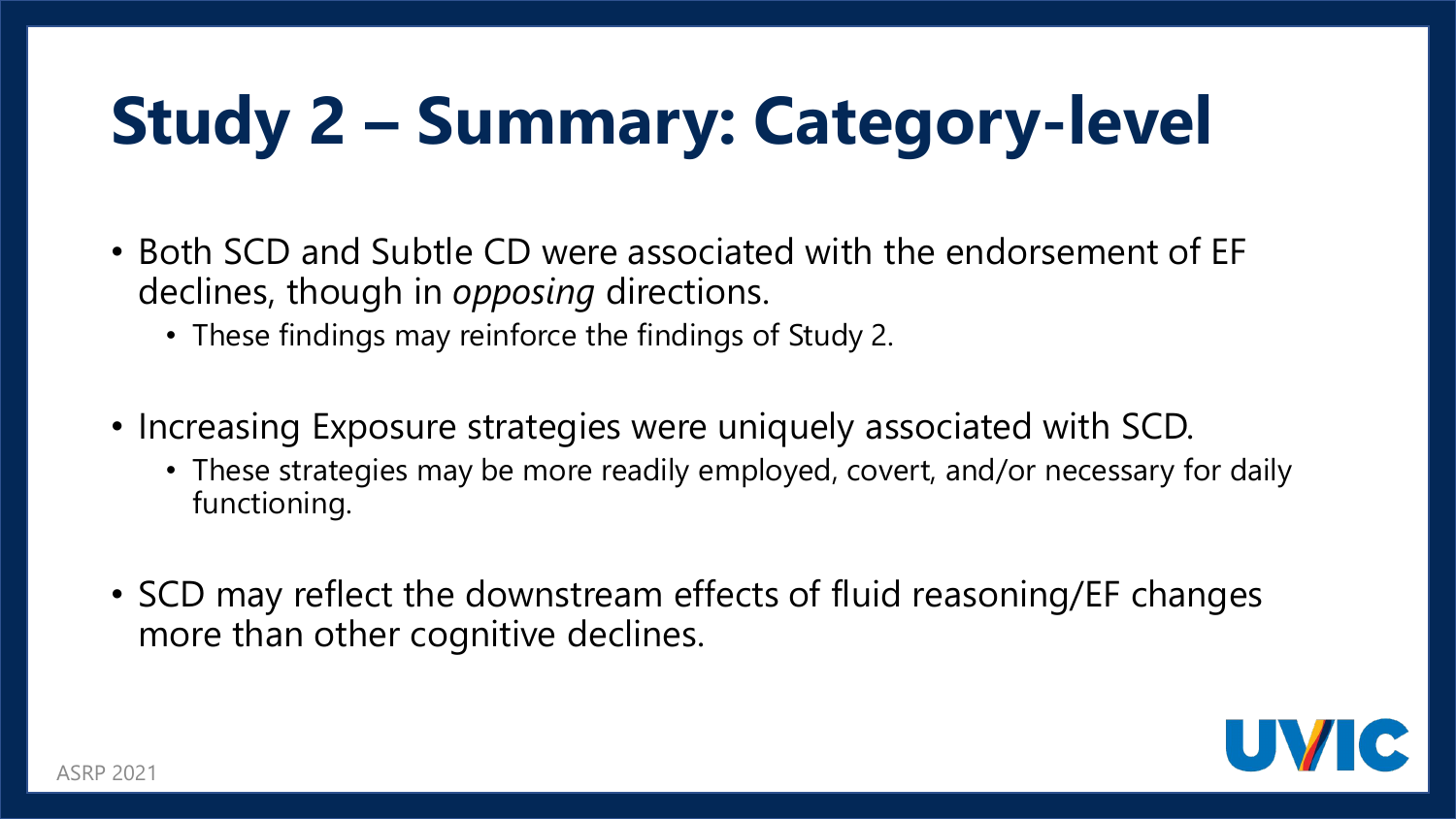## **Study 2 – Item-Level Effects**

- Theme 1: Cognitive Change
	- SCD X Subtle CD endorsed effortful attention *less* vs. SCD alone  $(p=.010)$ .
	- SCD X Subtle CD reported losing track of conversational topic *more* vs. SCD alone (*p*=.049).
	- SCD X Subtle CD reported declines in memory for conversation *more* vs. SCD alone (*p*=.025) or Subtle CD alone (*p*=.014).
	- SCD X Subtle CD reported declines in (executive) sequencing *more* vs. SCD alone (*p*=.025) or Subtle CD alone (*p*=.014).
- Theme 2: Behavioural Change
	- SCD was endorse using mental rehearsal strategies *more* vs. Unconcerned (*p*=.009).



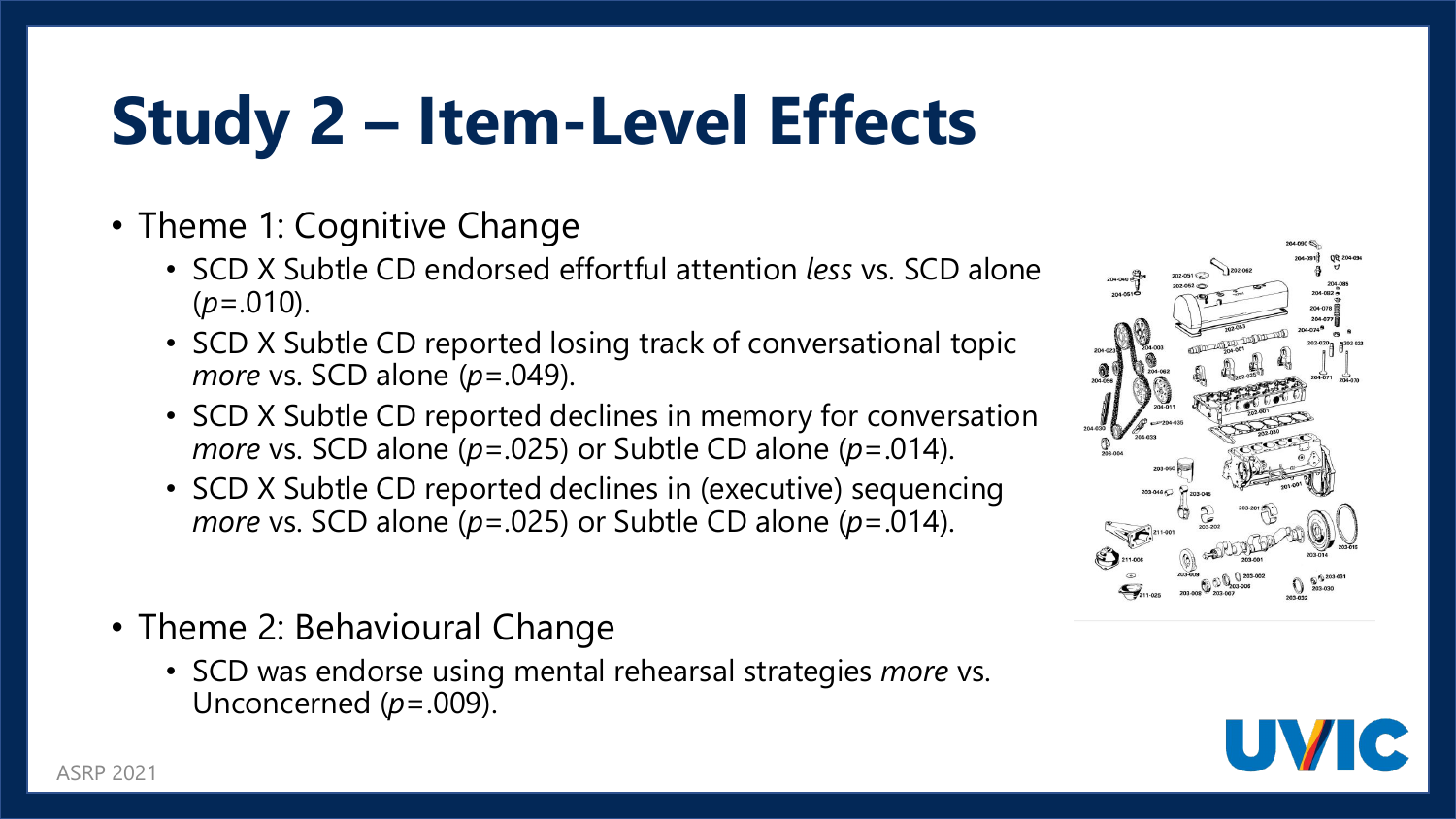# **Study 2 – Summary: Item-level**

- Findings indicated fluid reasoning/EF decrements
	- Aligns with previous work identifying "distractible speech" as a predictor (Miebach et al., 2018).
	- Aligns with previous work identifying "difficulty keeping up with conversation" as a predictor (Amariglio et al., 2011).
- We did not find any effect of visuospatial processing deficits
	- Conflicts with previous work identifying "orientation/navigation" as a predictor (Amariglio et al., 2011).





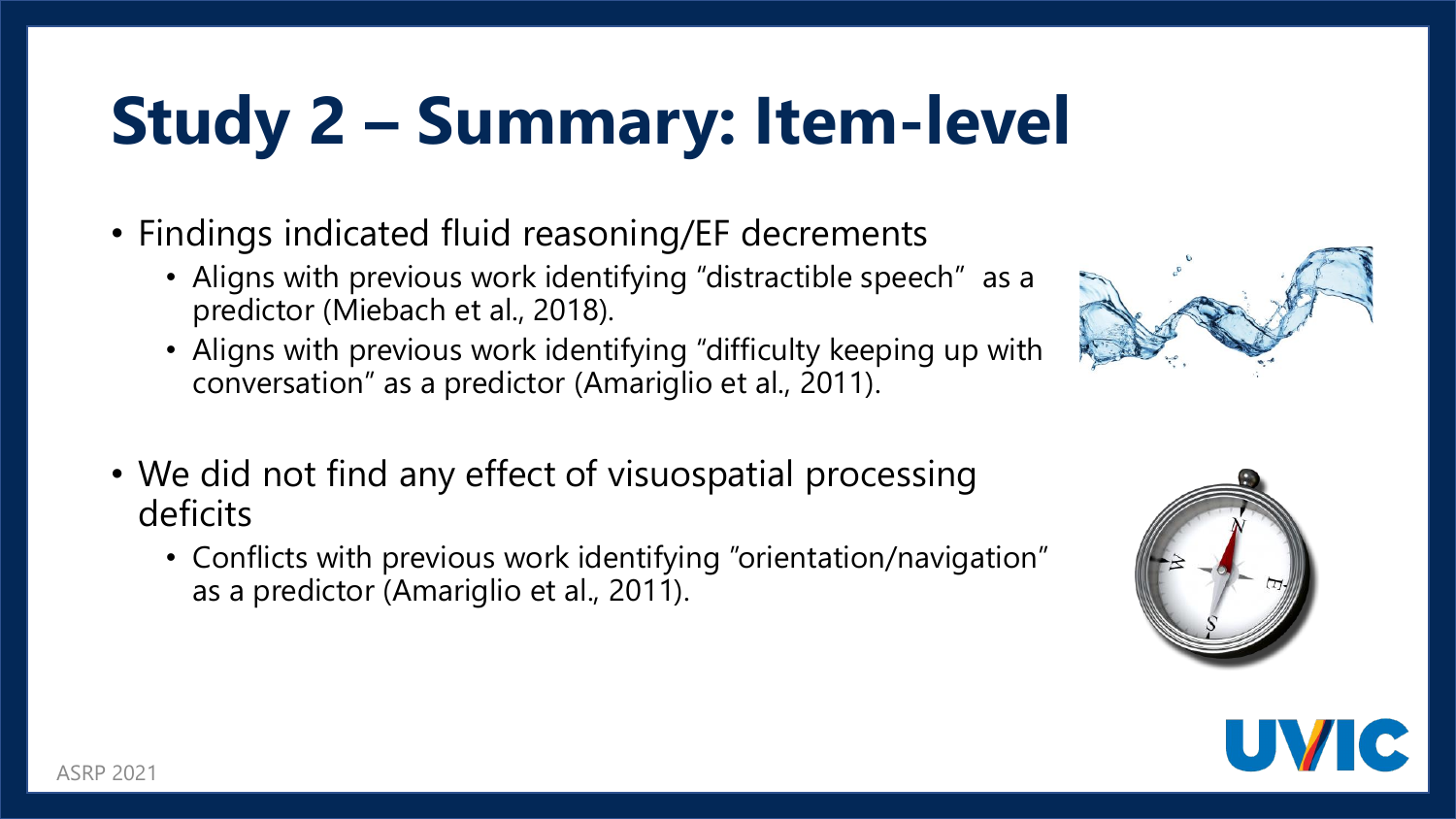## **Discussion: Implications**

- SCD and Subtle CD represent distinct entities
	- SCD relates more reliably to psychosocial factors; Subtle CD may relate more to EF change and the visibility of cognitive declines.
	- Linear progression from SCD  $\rightarrow$  Subtle CD  $\rightarrow$  objective impairment is questionable.
- Strong likelihood that discussion of cognitive change will elicit biased responding in older adults (particularly those feeling threatened).
	- Those with SCD may be eager to disclose while those with Subtle CD may be reticent.
	- Due to association with AD, memory declines may be disclosed less openly than EF.
	- Fears regarding loss of independence may undermine disclosure.
- Executive Functioning not episodic memory may prove to be the most sensitive domain to early cognitive decrements.

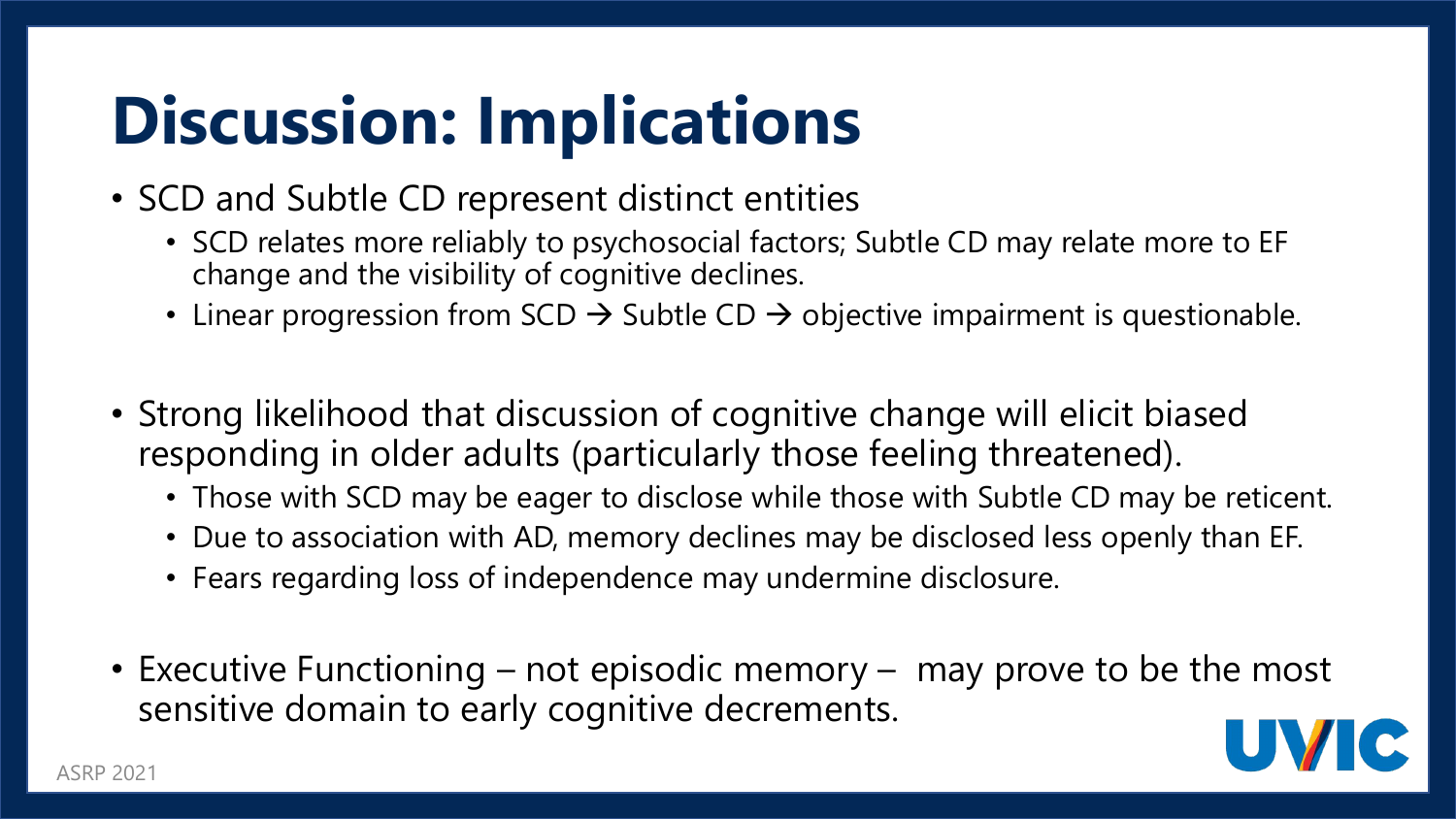## **Discussion: Limitations**

- Low *n* precluded APOE ε4 genotype inclusion and may have contributed to underpowered statistical analyses.
- Participants tended toward a more abstract interpretation of SCD (concern) than previous work.
- Theoretically-driven conceptualization of Subtle CD.
- Self-selected sample.



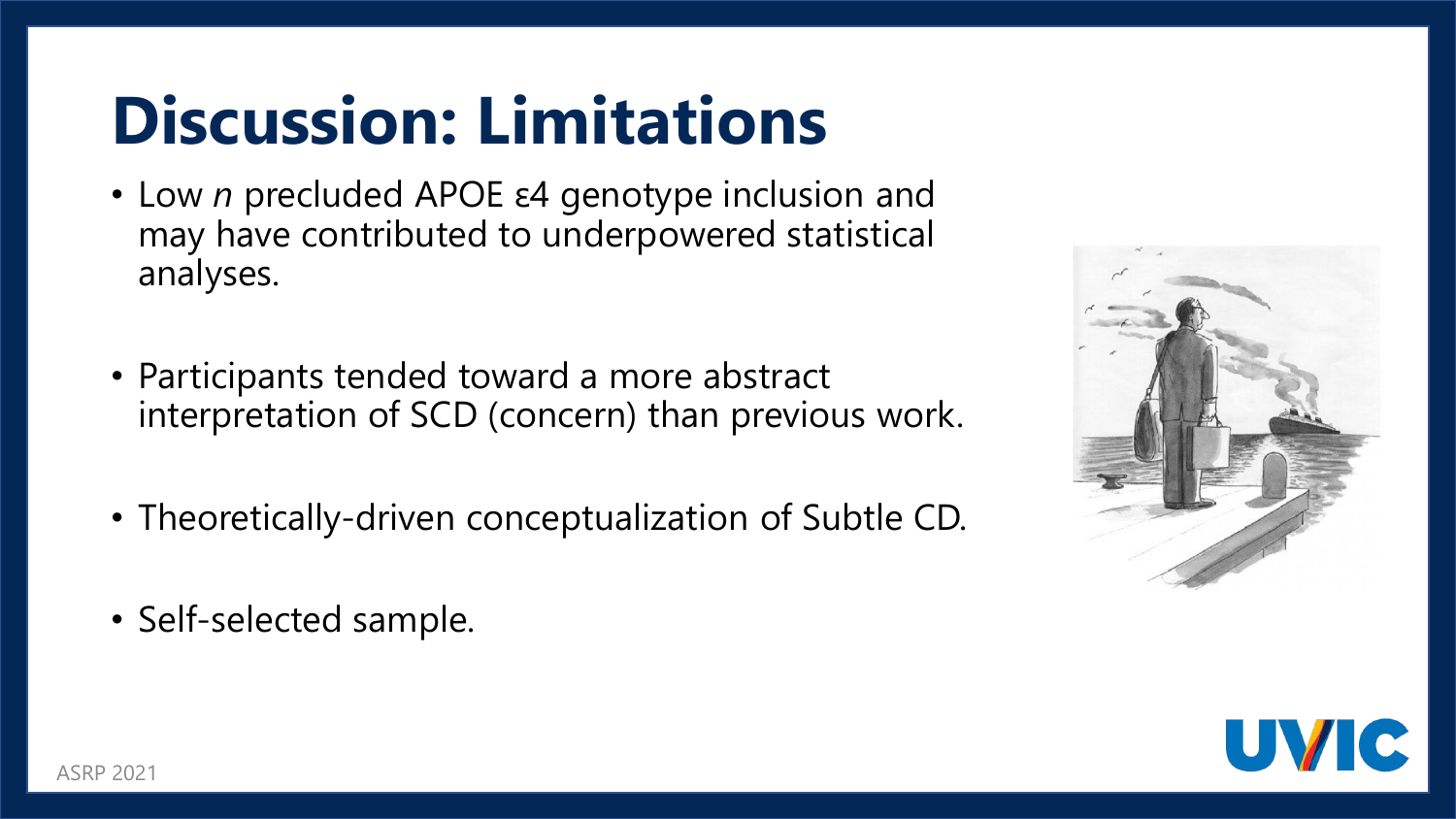## **Discussion: Future Directions**

- Large-scale longitudinal studies comparing mixedmethods data across time points.
- Cross-sectional studies comparing (reported) cognitive and behavioural changes in SCD, Subtle CD, and objectively impaired samples.
- Larger and more diverse samples (e.g., ethnicity, sex, gender, SES status, setting, etc.).
- Inclusion of informant reports and biomarker data.